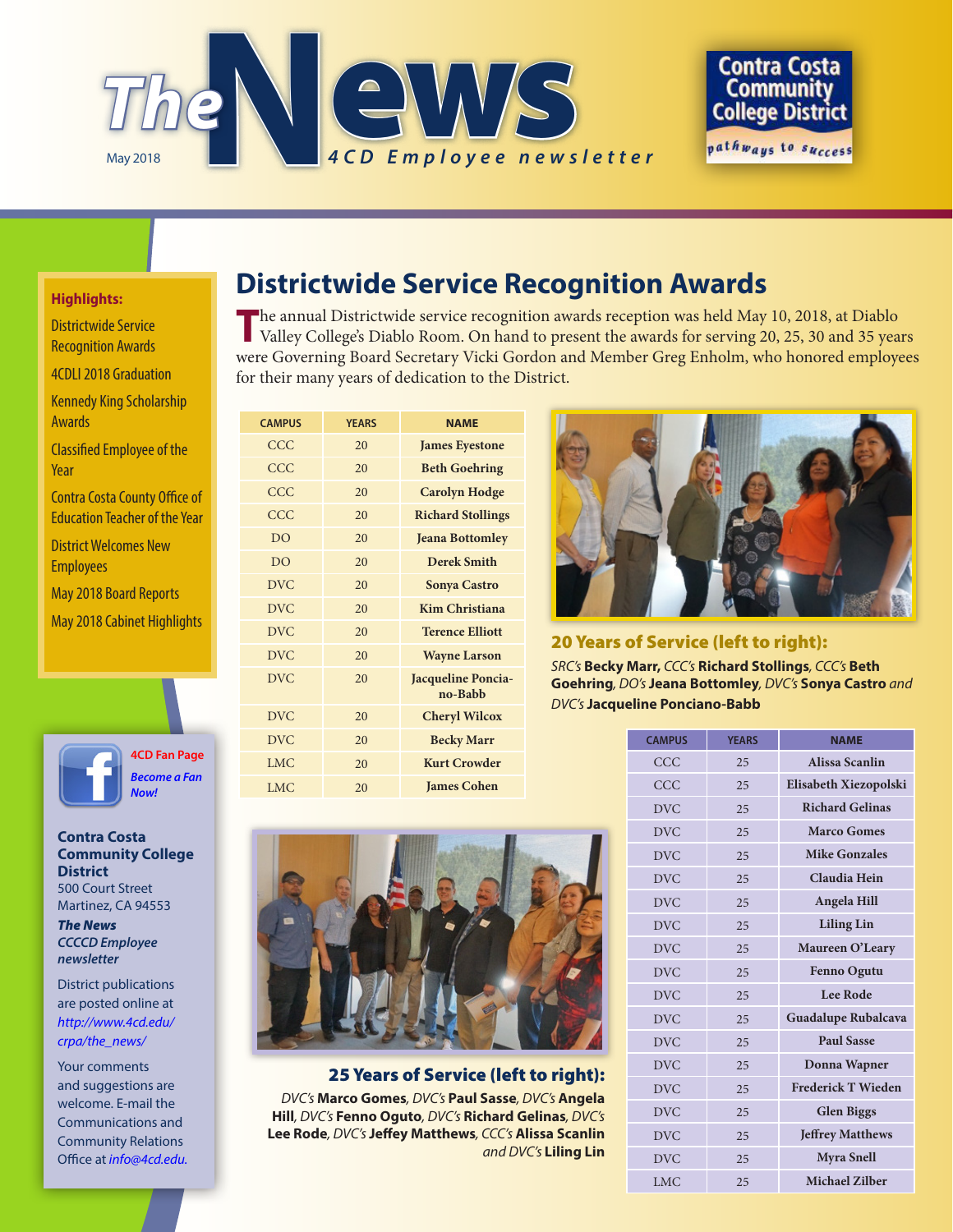<span id="page-1-0"></span>

### **Districtwide Service Recognition Awards**

(continued)

30 Years of Service (left to right): *Jorene Elsberry and Sherry Diestler*



| <b>CAMPUS</b> | <b>YEARS</b> | <b>NAME</b>              |
|---------------|--------------|--------------------------|
| CCC           | 30           | Eugenia Bersano          |
| <b>DVC</b>    | 30           | <b>Elizabeth Cabiles</b> |
| <b>DVC</b>    | 30           | <b>Jorene Elsberry</b>   |
| <b>DVC</b>    | 30           | Maria Giuili             |
| DVC           | 30           | Seyyed Khandani          |
| <b>DVC</b>    | 30           | <b>Lynn Knight</b>       |
| CCC           | 35           | <b>Sherry Diestler</b>   |

## **4CDLI Celebrates Graduation**

**T**wenty happy faces filled the District Office Board room as the Contra Costa Community College District Leadership Institute (4CDLI) class of 2018 celebrated their graduation and received their certificates of completion. The 20 participants represented classified, faculty and management-level staff from across Contra Costa College, Diablo Valley College, Los Medanos College and the District Office.

During the six-month program, participants attended a variety of professional development workshops and completed several activities that



included an advocacy and job shadow assignment. The group was also tasked with a project to identify and propose solutions to Districtwide issues. The 2018 4CDLI graduates are as follows:

| CCC        | <b>Brandy Gibson</b>         |
|------------|------------------------------|
| CCC        | <b>Beth Goehring</b>         |
| CCC        | <b>Joel Nickelson-Shanks</b> |
| CCC        | <b>Ashley Carter</b>         |
| CCC        | <b>Marykate Rossi</b>        |
| DO         | <b>Erin Brooks</b>           |
| DVC        | <b>David Hagerty</b>         |
| DVC        | Nikki Moultrie               |
| <b>DVC</b> | <b>Albert Ponce</b>          |
| DVC        | <b>Neal Skapura</b>          |
| <b>DVC</b> | <b>Kimberly Valmore</b>      |
| LMC        | <b>Marie Arcidiacono</b>     |
| <b>LMC</b> | <b>Robert Delgado</b>        |
| <b>LMC</b> | <b>Kelly Green</b>           |
| LMC        | <b>Scott Hubbard</b>         |
| <b>LMC</b> | <b>James Kolthoff</b>        |
| <b>LMC</b> | <b>Marques McCoy</b>         |
| <b>LMC</b> | <b>Andrew Murphy</b>         |
| <b>LMC</b> | <b>Justin Nogarr</b>         |
| <b>LMC</b> | <b>Tammy Oranje</b>          |

*"I feel very fortunate to have participated in 4CDLI. It not only provided an outstanding forum to further develop effective leadership skills, it gave me the opportunity to interact and form wonderful, lasting relationships with colleagues from across our College District who share the common goal of excellence for our students and communities."*

#### **Nikki Moultrie**, DVC

*"The 4CDLI program really helped us build our leadership skills in areas we hadn't developed yet and strengthen areas we needed improvement in. It's really just about taking care of the whole person and building up leaders in the District. I met a lot of great people and it was nice getting to know them outside of their jobs and interacting with people who are the future leaders of our community colleges."*  **Joel Nickelson-Shanks**, CCC

Now in its fifth cohort, 4CDLI was created by former Chancellor Helen Benjamin and is coordinated by Director of Communications and Community Relations, **Tim Leong** and HR Support Services Manager, **Andrea Medina**. The biennial program is expected to continue under current Chancellor **Fred Wood** and will host its next cohort in 2020.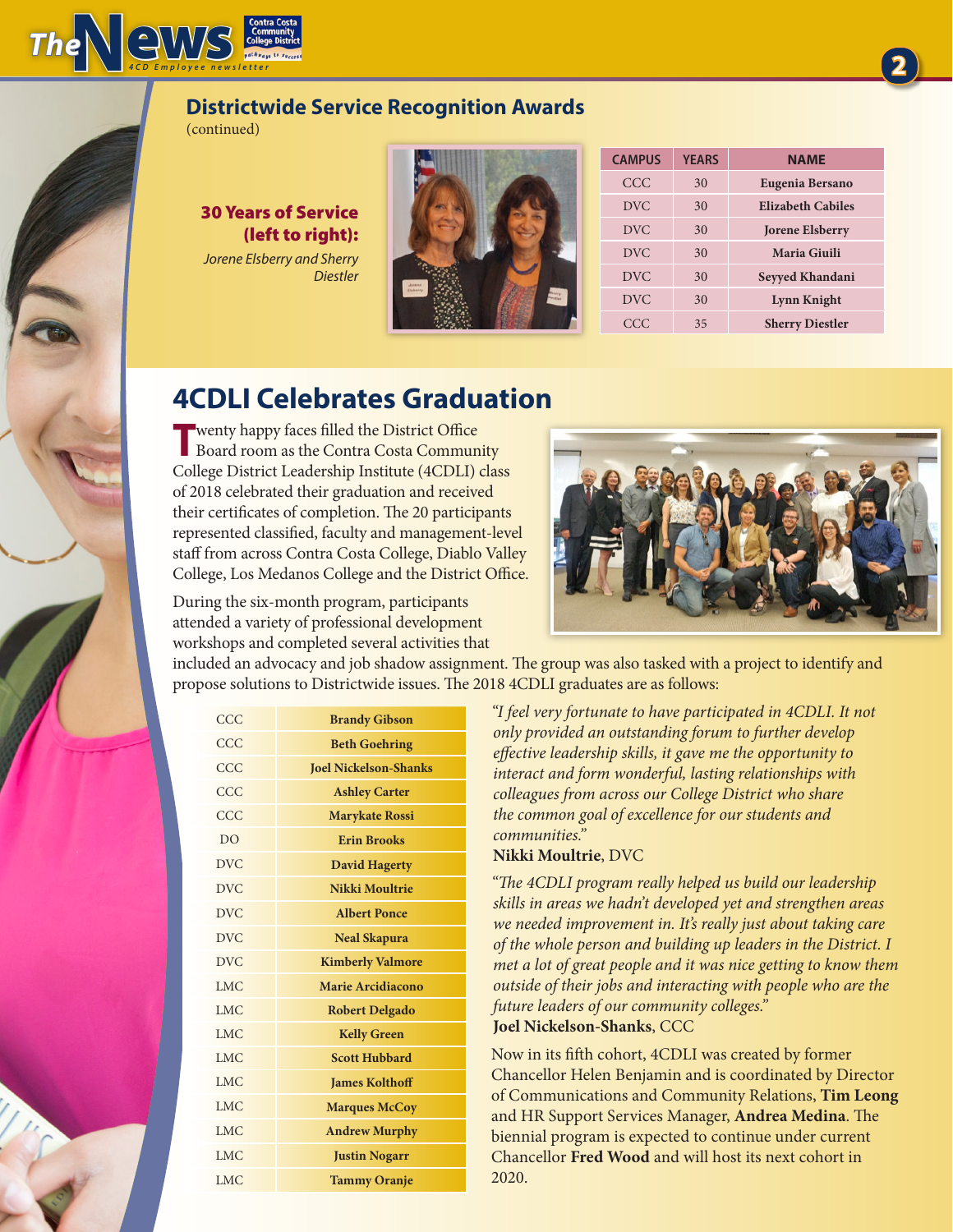<span id="page-2-0"></span>

# **Kennedy King Scholarship Awards**

**T**he annual Kennedy King Memorial Scholarship Awards dinner commenced on May 18, 2018, at the Crowne Plaza Hotel in Concord, where 36 undergraduates and four graduates were recognized for their academic achievements. With family and friends surrounding them, proud recipients shared their educational aspirations now made possible through the scholarship awards, which totaled \$380,000 collectively.

This year's scholarship ceremony celebrated the 50th anniversary of the program by acknowledging founding members and revisiting former scholarship recipients from the past 50 years.

Founded in memory of Dr. Martin Luther King, Jr. and Senator Robert F. Kennedy, the Kennedy-King Memorial Scholarship has granted nearly \$3,000,000 in scholarships to almost 600 students since its founding. All scholars have completed at least two years of study at Contra Costa College, Diablo Valley College, or Los Medanos College, and have been accepted at a four-year university to complete their undergraduate studies.



*(Left to right) First Row: Jessica Cisneros, Tabitha Romero Bothi, Maika Jimenez, Erika Cisneros, Rosanna Clark, Tannya Teran Vargas, Jessica Mendez, Celeste Rios, Brendan Sullivan. Second Row: Daniel Marquez, Jorge Guerra, Giovanni Leiva II, Alexander Chavez, Diana Sanchez, Erika Gutierrez, Cherrie Morales, Darling Zamora. Third Row: Yessenia Aguilar, Ralyn Britton, Deminika Spears, Leonard Perry, Roxana Amparo-Ventura, Josielyn Bustamente, Sonia Bustos Barocio, Kylie Matthews-Paramore. Fourth Row: Jazmin Williams, Toi Mickle, Lavanta Green, Alejandro Ruvalcaba, Leeandra Matthews, Brandon Espinoza Ortiz, Malik Amos, Gustavo Arguello. Not pictured: Iracema Camargo Garcia, Nubia Donikian, Tashayla Gilmer, Elhan Hernandez, Amina Jones, Araceli Navarro, Astrid Pumarica.*

For more information about the Kennedy King Memorial Scholarship Fund, visit *[www.kennedyking.org](http://www.kennedyking.org)*.

## **Classified Employee of the Year**

**O**n May 14, 2018, Los Medanos College's (LMC) **BethAnn Robertson** was honored as one of four California Community Colleges Classified Employees of the Year (CEOY). For the past eight years, Robertson has worn many hats at LMC, including her current roles as Senior Administrative Assistant, Test of Essential Academic Skills (TEAS) Test Remediation Coordinator and Grant Project Manager.

Robertson's involvement in her community and campus life is evident through her work on the planning team, accreditation steering committee, the Stand-Down for Homeless Vets program, the Dozier Libbey High School Advisory Board, and countless collaborations for high school and college career fairs. Robertson is



*As Classified Employee of the Year,* **BethAnn Robertson** *had the opportunity to travel to the state capital to meet California Community Colleges Chancellor Eloy Ortiz (far left), President Cecilia Estolano (second from right) and Vice President Tom Epstein (far right).*

the fourth District classified professional in the past six years to receive this distinguished statewide award.

"Classified employees are the backbone of our system," said California Community Colleges Board of Governors President Cecilia V. Estolano. "The work they do is instrumental in creating a position educational experience for our students. On behalf of all 114 California community colleges, we thank them for the exceptional work they do for our system."

Established in 2008, and first handed out in 2009, the award is presented annually to community college classified employees who demonstrate the highest level of commitment to professionalism and the community colleges. Recipients are nominated by members of their college or district community and endorsed by their local board of trustees. The CEOY Award is supported through a grant from the Foundation for California Community Colleges.

**3**